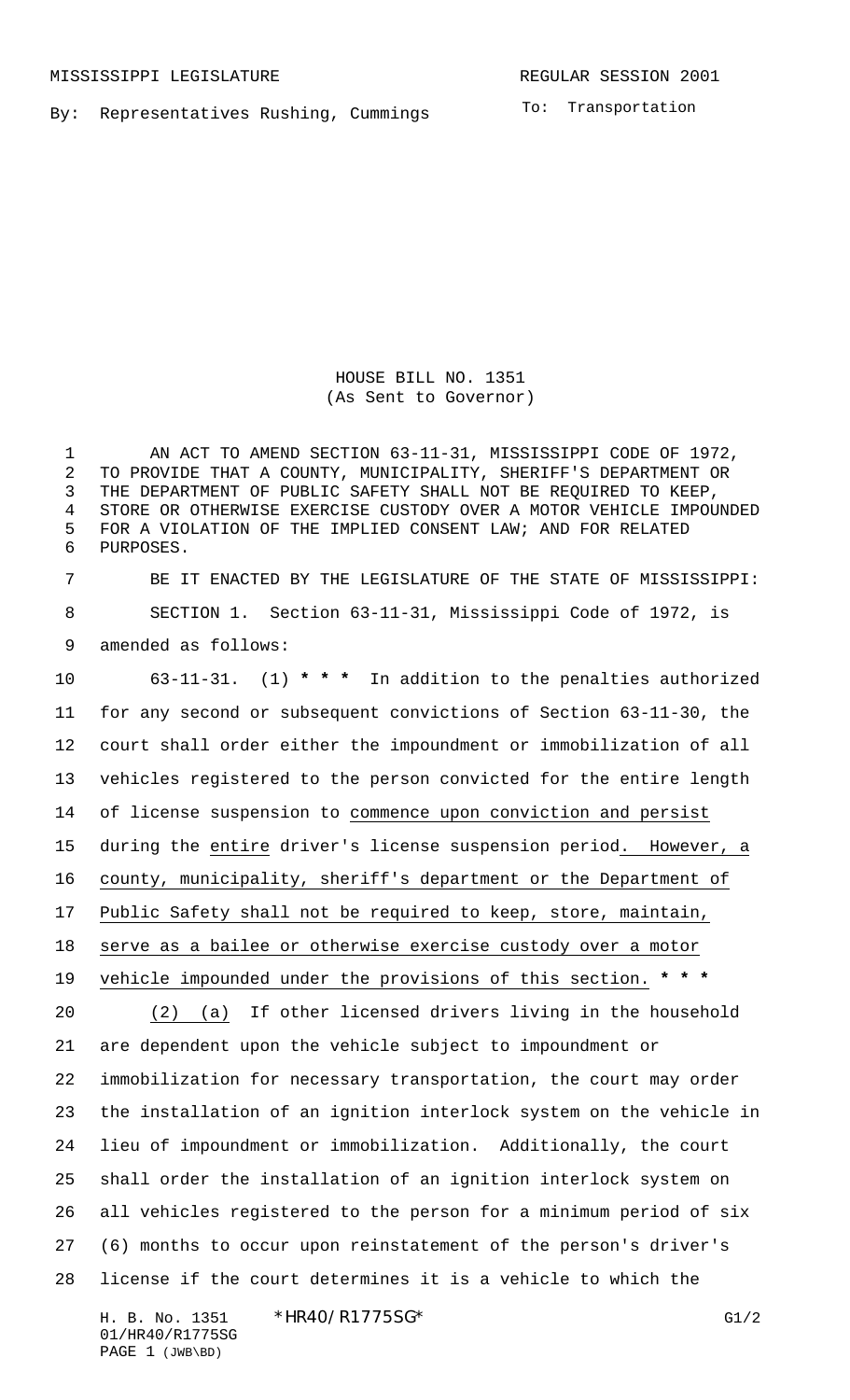person has access and which should be subject to ignition interlock. The cost associated with impoundment, immobilization or ignition interlock shall be paid by the person convicted. For the purpose of this section, "ignition interlock device" means a device which connects a motor vehicle ignition system to a breath-alcohol analyzer and prevents a motor vehicle ignition from starting if the driver's blood alcohol level exceeds the calibrated setting on the device.

 (b) A person may not tamper with, or in any way attempt to circumvent the immobilization or impoundment of vehicles ordered by the court. A violation of this paragraph (b) is a misdemeanor and upon conviction the violator shall be fined an amount not less than Two Hundred Fifty Dollars (\$250.00) nor more than One Thousand Dollars (\$1,000.00) or imprisoned for not more than one (1) year or both.

 (c) When a court orders a person to operate only a motor vehicle which is equipped with a functioning ignition interlock device, the court shall establish a specific calibration setting no lower than two one-hundredths percent (.02%) nor more than four one-hundredths percent (.04%) blood alcohol concentration at which the ignition interlock device will prevent

the motor vehicle from being started.

 (d) Upon ordering use of an ignition interlock device, the court shall:

 (i) State on the record the requirement for and the period of use of the device, and so notify the Department of Public Safety;

 (ii) Direct that the records of the department reflect that the person may not operate a motor vehicle that is not equipped with an ignition interlock device;

 (iii) Direct the department to attach or imprint a notation on the driver's license of any person restricted under

H. B. No. 1351 \*HR40/R1775SG\* 01/HR40/R1775SG PAGE 2 (JWB\BD)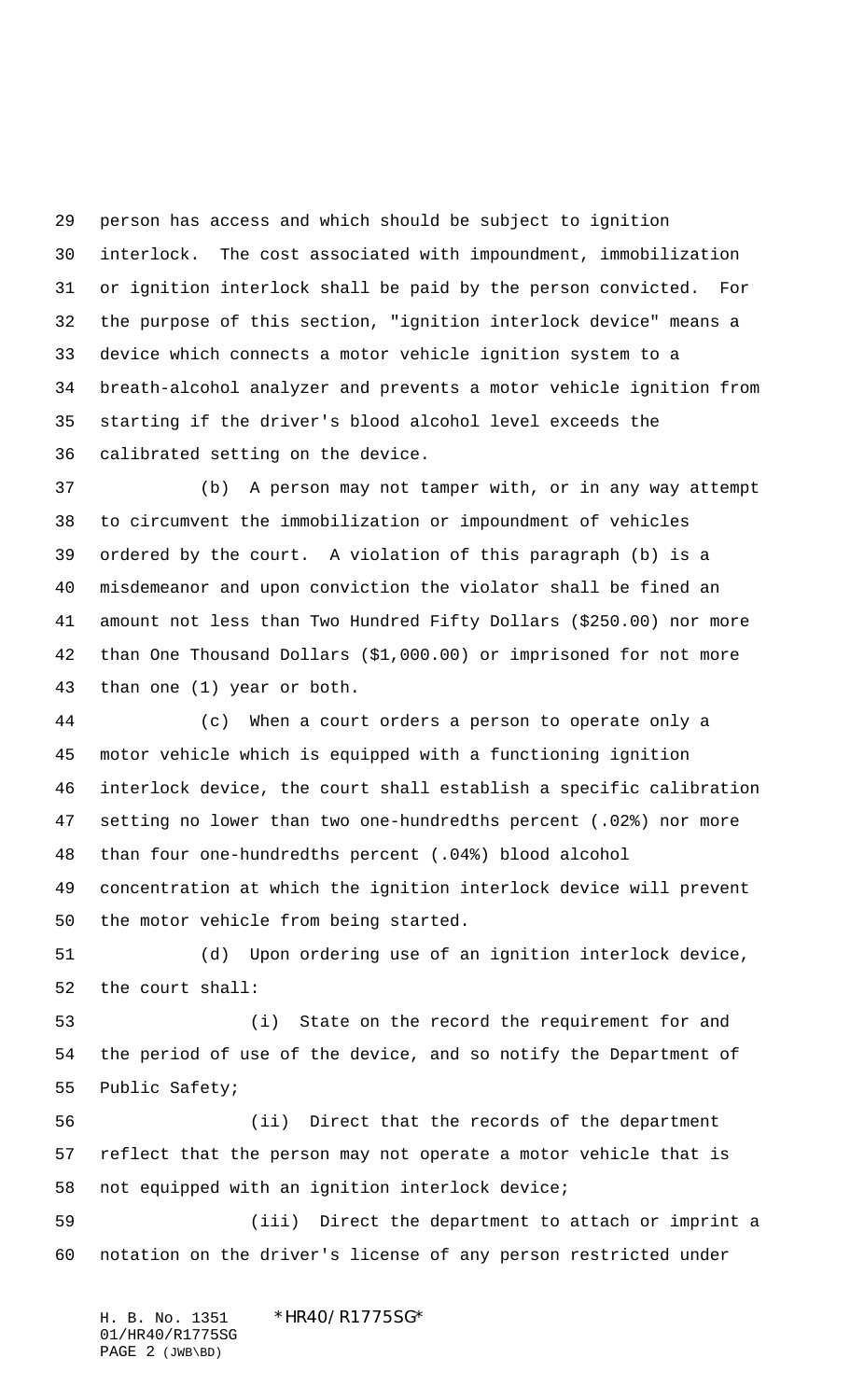H. B. No. 1351 \*HR40/R1775SG\* 01/HR40/R1775SG PAGE 3 (JWB\BD) this section stating that the person may operate only a motor vehicle equipped with an ignition interlock device; (iv) Require proof of the installation of the device and periodic reporting by the person for verification of the proper operation of the device; (v) Require the person to have the system monitored for proper use and accuracy by an entity approved by the department at least semiannually, or more frequently as the circumstances may require; (vi) Require the person to pay the reasonable cost of leasing or buying, monitoring, and maintaining the device, and may establish a payment schedule therefore. (e) (i) 1. A person prohibited under this section from operating a motor vehicle that is not equipped with an ignition interlock device may not solicit or have another person attempt to start or start a motor vehicle equipped with such a device. 2. A person may not attempt to start or start a motor vehicle equipped with an ignition interlock device for the purpose of providing an operable motor vehicle to a person who is prohibited under this section from operating a motor vehicle that is not equipped with an ignition interlock device. 83 3. A person may not tamper with, or in any way attempt to circumvent, the operation of an ignition interlock device that has been installed in a motor vehicle. 4. A person may not knowingly provide a motor vehicle not equipped with a functioning ignition interlock device to another person who the provider of such vehicle knows or should know is prohibited from operating a motor vehicle not equipped with an ignition interlock device. (ii) A violation of this paragraph (e) is a misdemeanor and upon conviction the violator shall be fined an amount not less than Two Hundred Fifty Dollars (\$250.00) nor more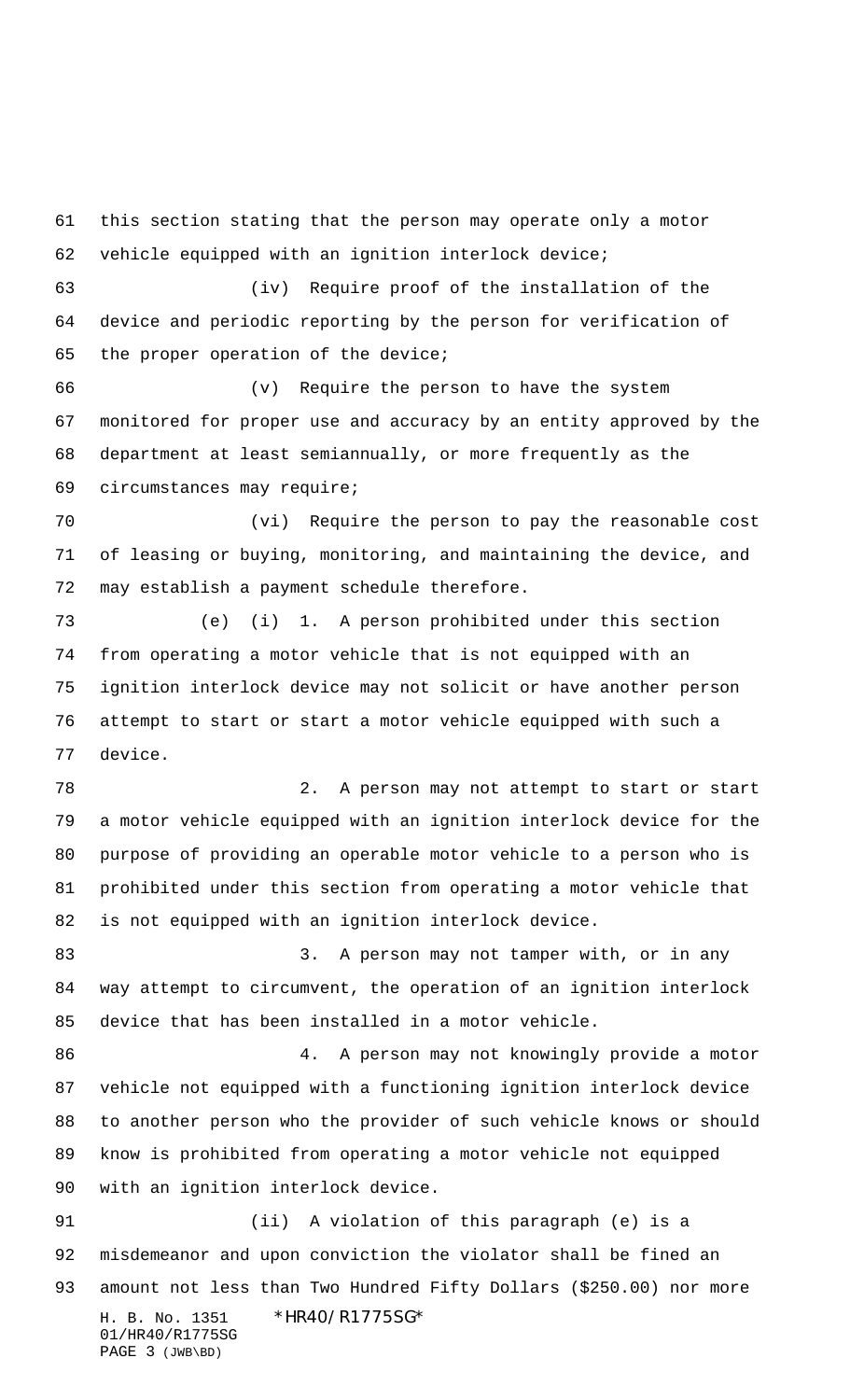than One Thousand Dollars (\$1,000.00) or imprisoned for not more than one (1) year, or both.

 (iii) A person shall not be in violation of this paragraph (e) if:

98 1. The starting of a motor vehicle equipped with an ignition interlock device is done for the purpose of safety or mechanical repair of the device or the vehicle, and the person subject to the court order does not operate the vehicle; or 102 2. The court finds that a person is required

 to operate a motor vehicle in the course and scope of the person's employment. If the vehicle is owned by the person's employer, the person may operate that vehicle during regular working hours for the purposes of employment without installation of an ignition interlock device if the employer has been notified of such driving privilege restriction and if proof of that notification is kept with the vehicle at all times. This employment exemption does not apply if the business entity that owns the vehicle is owned or controlled by the person who is prohibited from operating the motor vehicle not equipped with an ignition interlock device.

 (f) (i) **\* \* \*** A judge may also order that the vehicle owned or operated by a person or a family member of any person who committed a violation of Section 63-11-30 be equipped with an ignition interlock device for all or a portion of the time the driver's license of the operator of such vehicle is suspended or restricted pursuant to this section, if:

119 1. The operator of the vehicle used to violate Section 63-11-30 has at least one (1) prior conviction for driving a motor vehicle when such person's privilege to do so is cancelled, suspended or revoked as provided by Section 63-11-30; or

H. B. No. 1351 \*HR40/R1775SG\* 2. The driver's license of the operator of such vehicle was cancelled, suspended or revoked at the time of the violation of Section 63-11-30.

01/HR40/R1775SG PAGE 4 (JWB\BD)